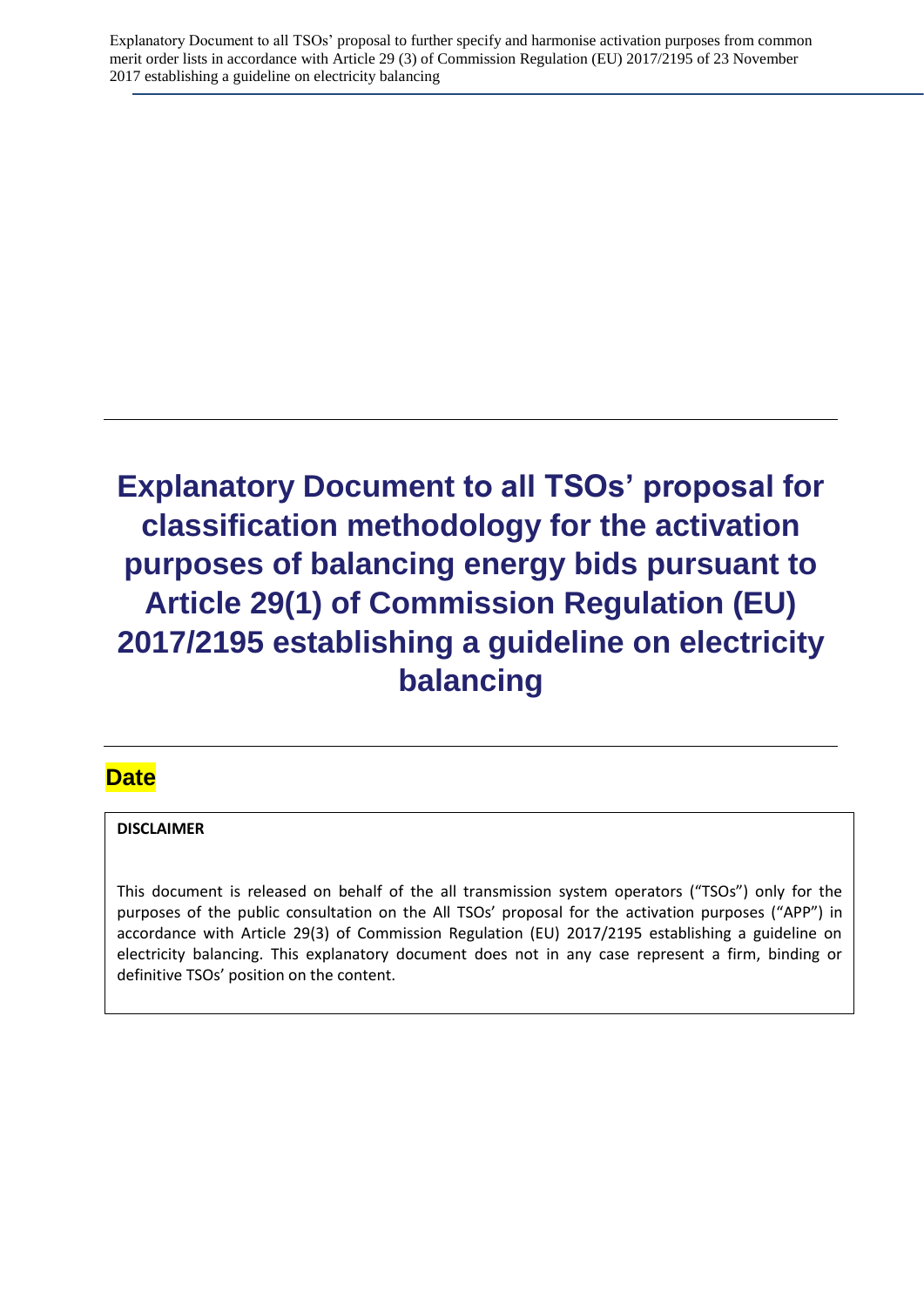# **Table of Contents**

|     | 2 The all TSOs' proposal for a methodology for classifying the activation purposes of balancing |  |
|-----|-------------------------------------------------------------------------------------------------|--|
|     |                                                                                                 |  |
| 2.1 |                                                                                                 |  |
| 2.2 |                                                                                                 |  |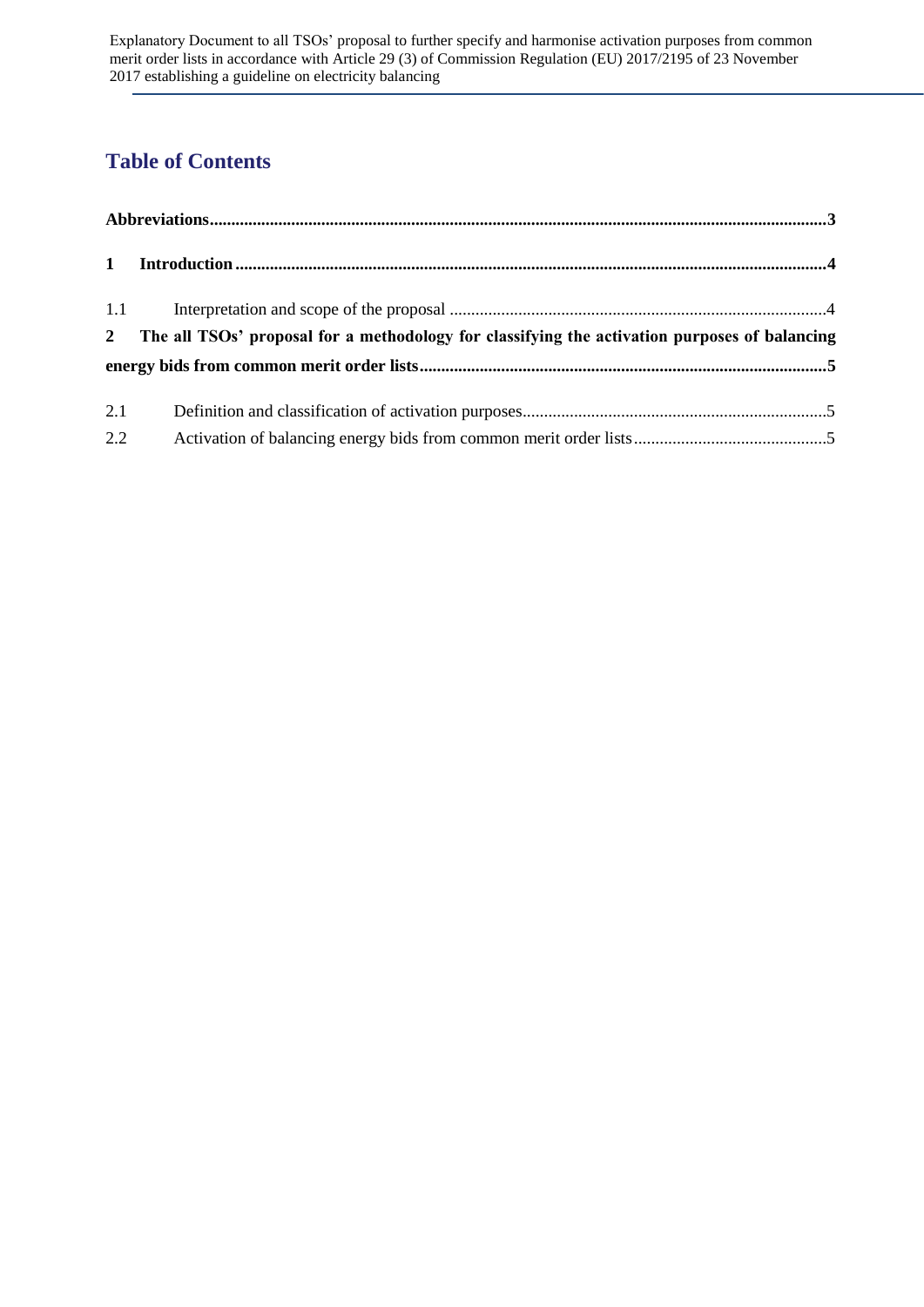Explanatory Document to all TSOs' proposal to further specify and harmonise activation purposes from common merit order lists in accordance with Article 29 (3) of Commission Regulation (EU) 2017/2195 of 23 November 2017 establishing a guideline on electricity balancing

## <span id="page-2-0"></span>**Abbreviations**

List of abbreviations used in this document:

| aFRR               | frequency restoration reserves with automatic activation                                                                |
|--------------------|-------------------------------------------------------------------------------------------------------------------------|
| aFRR-Platform      | European platform for the exchange of balancing energy from frequency<br>restoration reserves with automatic activation |
| <b>APP</b>         | activation purposes proposal                                                                                            |
| <b>BRP</b>         | balance responsible party                                                                                               |
| <b>EBGL</b>        | guideline on electricity balancing                                                                                      |
| EU                 | European Union                                                                                                          |
| <b>FRR</b>         | Frequency restoration reserves                                                                                          |
| mFRR-Platform      | European platform for the exchange of balancing energy from frequency<br>restoration reserves with manual activation    |
| $\mathbf{R}$       | Replacement reserves                                                                                                    |
| <b>RR-Platform</b> | European platform for the exchange of balancing energy from replacement<br>reserves                                     |
| <b>SOGL</b>        | guideline on electricity transmission system operation                                                                  |
| <b>TSO</b>         | <b>Transmission System Operator</b>                                                                                     |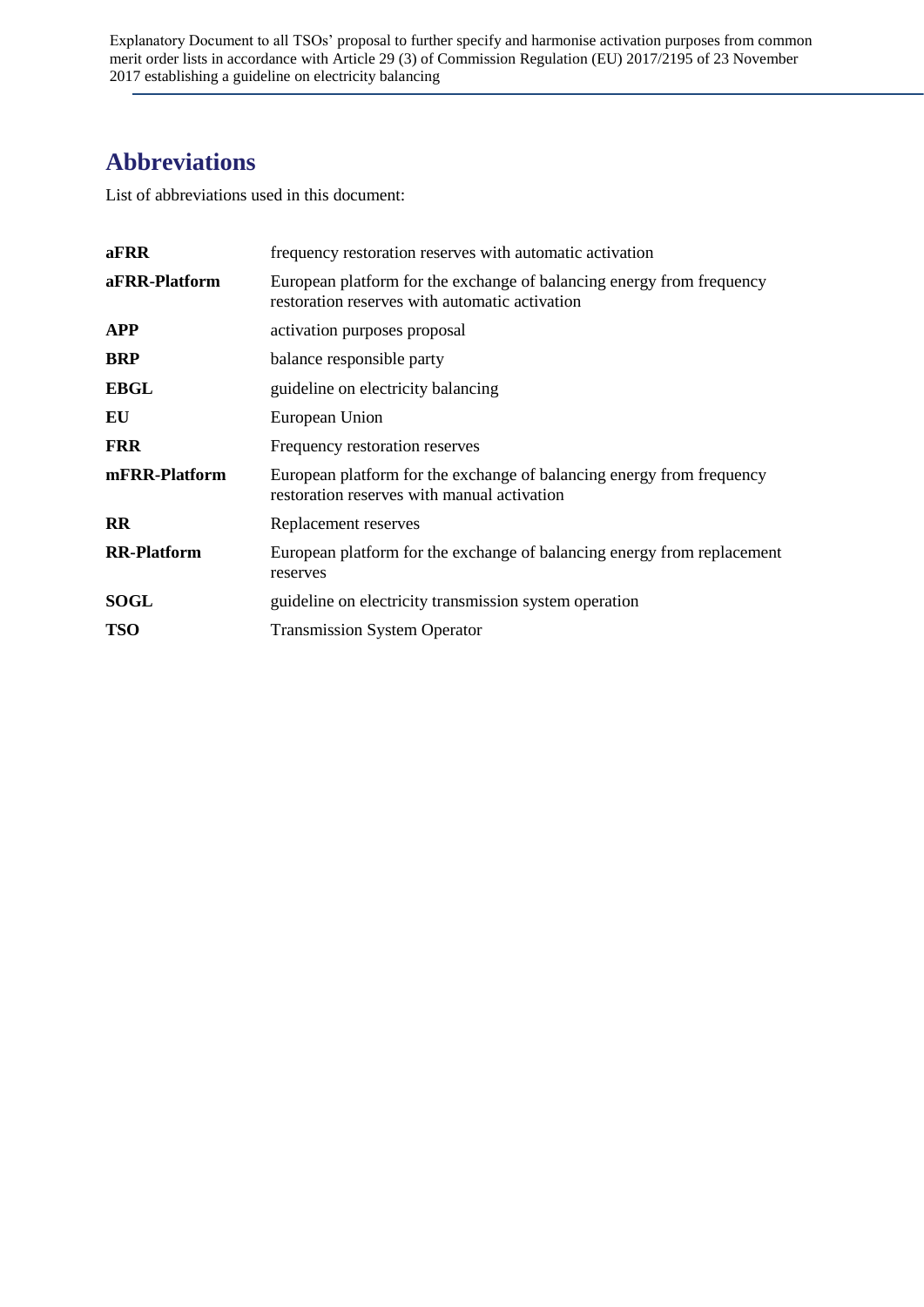Explanatory Document to all TSOs' proposal to further specify and harmonise activation purposes from common merit order lists in accordance with Article 29 (3) of Commission Regulation (EU) 2017/2195 of 23 November 2017 establishing a guideline on electricity balancing

# <span id="page-3-0"></span>**1 Introduction**

This document gives background information and rationale for the all TSOs' proposal regarding the development of a proposal to further specify and harmonise activation purposes in accordance with Article 29(3) of the Commission Regulation (EU) 2017/2195 of 23 November 2017 establishing a guideline on electricity balancing (hereafter referred to as "EBGL"). The common proposal developed by all TSOs regarding the classification methodology for activation purposes of balancing energy bids is hereafter referred to as "APP".

### <span id="page-3-1"></span>**1.1 Interpretation and scope of the proposal**

The APP contains a definition and classification of activation purposes of balancing energy bids from common merit order lists. In this explanatory document, classification criteria is explained and the activation purposes allowed for each platform are precised.

The activation purposes for specific products may be defined in the respective national terms and conditions.

### **1.1.1 Definitions**

The terms used shall have the meaning given to them in Article 2 of Electricity Regulation, Article 3 of SOGL and Article 2 of EBGL and Article 2 of APP.